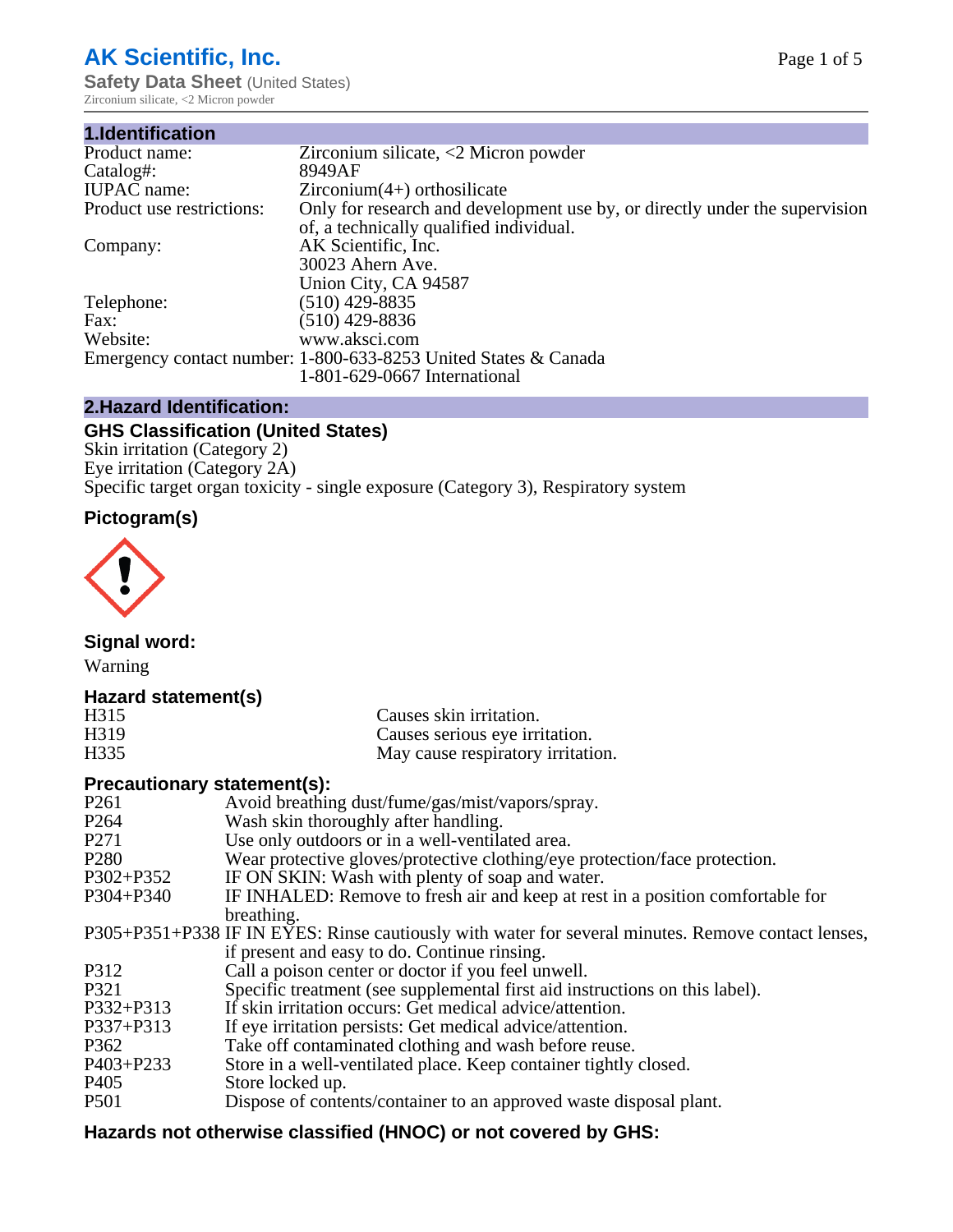#### None

## **3.Composition/Information on Ingredients**

CAS#: 10101-52-7

Synonyms: Zirconium(IV) silicon oxide Purity: Not available.<br>
EC: Not available. Not available.

## **4. First Aid Measures**

**General Information:** Immediately remove any clothing contaminated by the product. Move out of dangerous area. Consult a physician and show this safety data sheet.

**Inhalation:** Move person to fresh air. If not breathing, give artificial respiration. If breathing is difficult, give oxygen. Obtain medical aid.

**Skin contact:** Immediately flush skin with running water for at least 15 minutes while removing contaminated clothing and shoes. Wash clothing before reuse. Obtain medical aid immediately. **Eye contact:** Immediately flush open eyes with running water for at least 15 minutes. Obtain medical aid immediately.

**Ingestion:** Do NOT induce vomiting without medical advice. Rinse mouth with water. Never administer anything by mouth to an unconscious person. Obtain medical aid immediately.

**Most important symptoms and effects, both acute and delayed:** No further information available. Please see sections 2 and 11.

**Indication of any immediate medical attention and special treatment needed:** No further information available.

## **5. Fire Fighting Measures**

**Suitable extinguishing media:** Use water spray, dry chemical, carbon dioxide, or chemical foam. **Specific hazards arising from the chemical:** Sulfur oxides, Zirconium oxides.

**Advice for firefighters:** As in any fire, wear a NIOSH-approved or equivalent, pressure-demand, self-contained breathing apparatus and full protective gear. During a fire, irritating and highly toxic gases may be generated by thermal decomposition or combustion.

## **6. Accidental Release Measures**

**Personal precautions, protective equipment and emergency procedures:** Wear protective equipment and keep unprotected personnel away. Ensure adequate ventilation. Remove all sources of ignition. Prevent further leak or spill if safe to do so. For personal protective equipment, please refer to section 8.

**Environmental precautions:** Do not let product enter drains, other waterways, or soil.

**Methods and materials for containment and cleaning up:** Prevent further leak or spill if safe to do so. Vacuum, sweep up, or absorb with inert material and place into a suitable disposal container. Consult local regulations for disposal. See section 13 for further disposal information.

## **7. Handling and Storage**

**Precautions for safe handling:** Avoid contact with skin, eyes, and personal clothing. Wash hands thoroughly after handling. Avoid breathing fumes. Use only with adequate ventilation. Wear suitable protective clothing, gloves, and eye/face protection. Keep away from sources of ignition. Minimize dust generation and accumulation. Keep container tightly closed. Open and handle container with care. Do not eat, drink, or smoke while handling.

**Conditions for safe storage, including any incompatibilities:** Store in a tightly-closed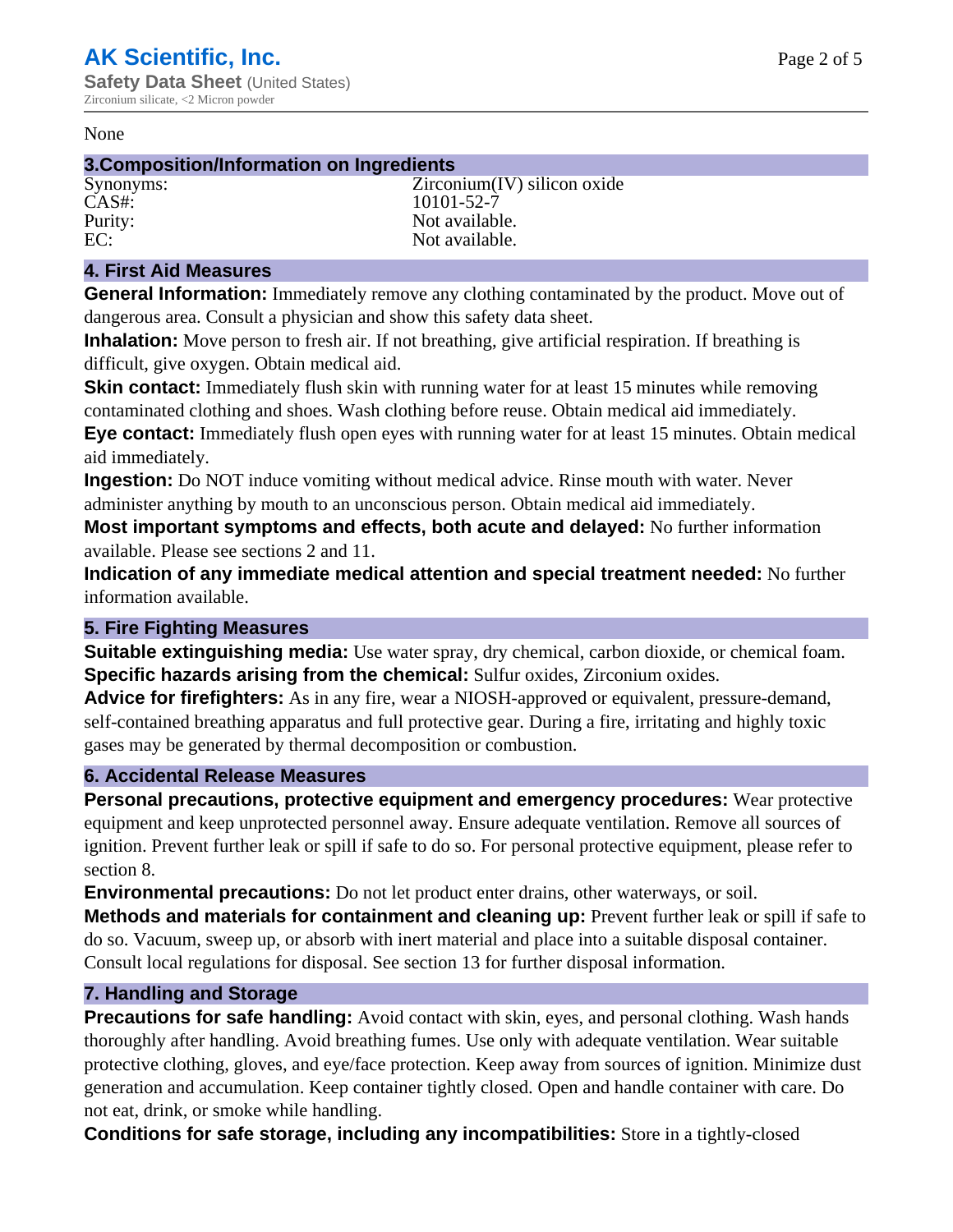container when not in use. Store in a cool, dry, well-ventilated area away from incompatible substances. Keep away from sources of ignition.

#### **8. Exposure Controls/Personal Protection**

#### **Exposure limits:**

| <b>OSHA PEL:</b>  | Not available. |
|-------------------|----------------|
| NIOSH REL:        | Not available. |
| <b>ACGIH TLV:</b> | Not available. |

**Appropriate engineering controls:** Avoid contact with skin, eyes, and clothing. Wash hands before breaks and immediately after handling the product. Facilities storing or utilizing this material should be equipped with an eyewash fountain. Use adequate general and local exhaust ventilation to keep airborne concentrations low.

#### **Personal protection**

| Eyes:        | Based on an evaluation of the eye or face hazards present, wear chemical splash-resistant<br>safety glasses or goggles with side protection. A face shield may be appropriate in some<br>workplaces. Use eyewear tested and approved under appropriate government standards                                                                                                                                             |
|--------------|-------------------------------------------------------------------------------------------------------------------------------------------------------------------------------------------------------------------------------------------------------------------------------------------------------------------------------------------------------------------------------------------------------------------------|
|              | such as OSHA 29 CFR 1910.133 or EU EN166.                                                                                                                                                                                                                                                                                                                                                                               |
| Hands:       | Wear gloves selected based on an evaluation of the possible hazards to hands and skin,<br>the duration of use, the physical conditions of the workplace, and the chemical resistance<br>and physical properties of the glove material.                                                                                                                                                                                  |
|              | Skin and body: Protective clothing must be selected based on the hazards present in the workplace, the<br>physical environment, the duration of exposure, and other factors. No fabric can provide<br>protection against all potential hazards; therefore it is important to select the appropriate<br>protective clothing for each specific hazard. At the minimum, wear a laboratory coat and<br>close-toed footwear. |
| Respiratory: | Respirators are not a substitute for accepted engineering control measures such as<br>enclosure or confinement of the operation, general and local ventilation, and substitution<br>of less toxic materials. When respiratory personal protective equipment is appropriate<br>based on an assessment of respiratory hazards in the workplace, use a NIOSH- or<br>CEN-certified respirator.                              |

| 9. Physical and Chemical Properties |                                                   |  |
|-------------------------------------|---------------------------------------------------|--|
| <b>Physical State:</b>              | White powder                                      |  |
| Molecular Formula:                  | SO4i.Zr                                           |  |
| Molecular Weight:                   | 183.31                                            |  |
| Odor:                               | Not available.                                    |  |
| pH:                                 | Not available.                                    |  |
| <b>Boiling Point Range:</b>         | Not available.                                    |  |
| Freezing/Melting Point:             | $2550^{\circ}$ C                                  |  |
| <b>Flash Point:</b>                 | Not available.                                    |  |
| <b>Evaporation Rate:</b>            | Not available.                                    |  |
| Flammability(solid,gas):            | Please see section 2.                             |  |
| <b>Explosive limits:</b>            | Not available.                                    |  |
| Vapor Pressure:                     | Not available.                                    |  |
| Vapor Density:                      | Not available.                                    |  |
| Solubility:                         | Insoluble in water, acids, alkali and aqua regia. |  |
| <b>Relative Density:</b>            | 4.56                                              |  |
| Refractive Index:                   | Not available.                                    |  |
| Volatility:                         | Not available.                                    |  |
| <b>Auto-ignition Temperature:</b>   | Not available.                                    |  |
| <b>Decomposition Temperature:</b>   | Not available.                                    |  |
| <b>Partition Coefficient:</b>       | Not available.                                    |  |
|                                     |                                                   |  |

#### **10. Stability and Reactivity**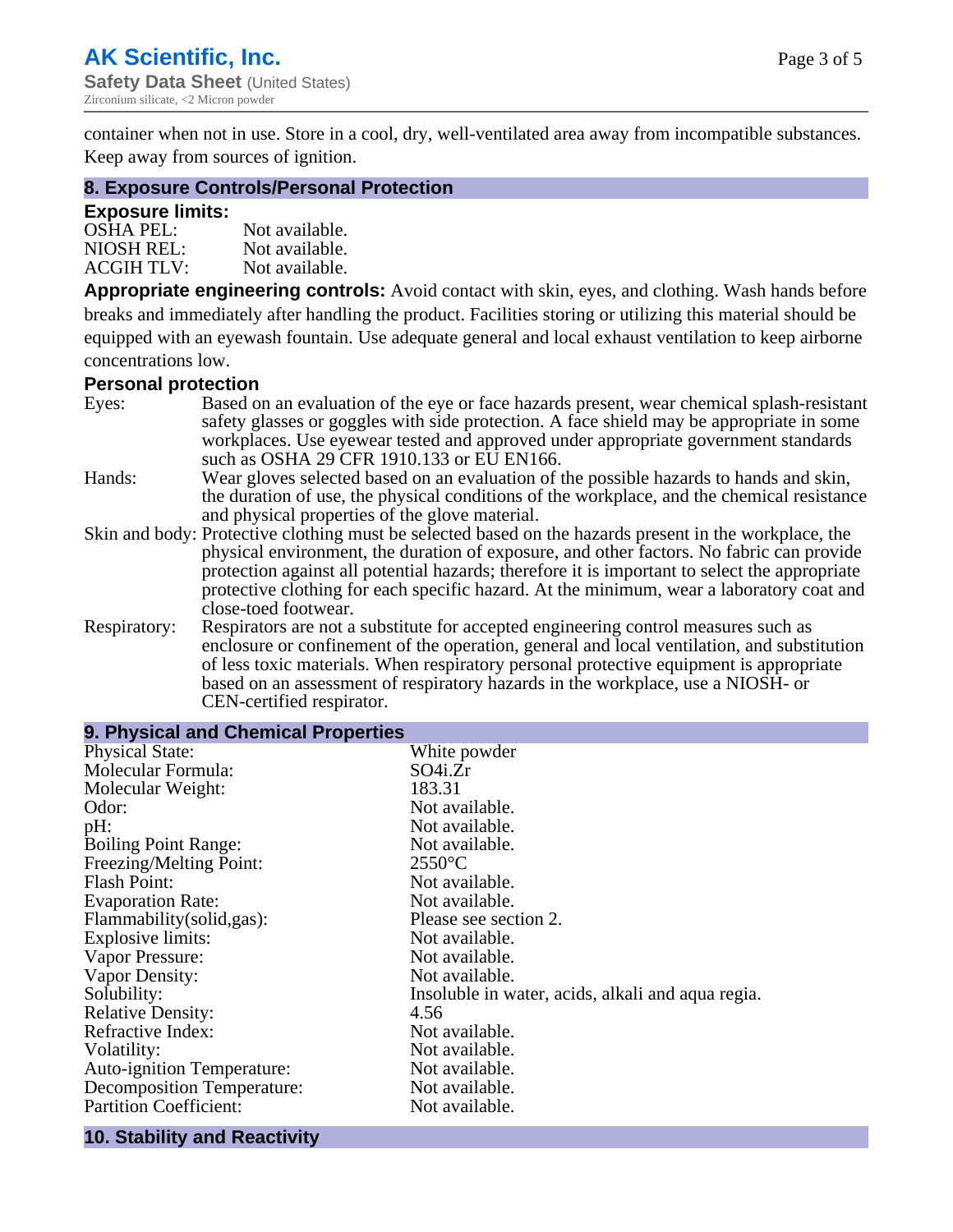| Reactivity:                         | Not available.                                       |
|-------------------------------------|------------------------------------------------------|
| Chemical stability:                 | Stable under recommended temperatures and pressures. |
| Possibility of hazardous reactions: | Not available.                                       |
| Conditions to avoid:                | Dust generation.                                     |
| Incompatible materials:             | Strong oxidizing agents.                             |
| Hazardous decomposition products:   | Sulfur oxides, Zirconium oxides.                     |
|                                     |                                                      |

#### **11. Toxicological Information**

| RTECS#                                         | Not available.                                      |
|------------------------------------------------|-----------------------------------------------------|
| Acute toxicity:                                | Not available.                                      |
| Routes of exposure:                            | Inhalation, eye contact, skin contact, ingestion.   |
| Symptoms related to the physical, chemical and | Skin contact may result in inflammation             |
| toxicological characteristics:                 | characterized by itching, scaling, reddening,       |
|                                                | blistering, pain or dryness. Eye contact may result |
|                                                | in redness, pain or severe eye damage. Inhalation   |
|                                                | may cause irritation of the lungs and respiratory   |
|                                                | system. Overexposure may result in serious illness  |

or death.

#### **Carcinogenicity**

| IARC: | Not classified.                                                                                       |
|-------|-------------------------------------------------------------------------------------------------------|
| NTP:  | Not listed.                                                                                           |
| OSHA: | Not listed.                                                                                           |
|       | Acute toxic effects: Inflammation of the eye is characterized by redness, watering, and itching. Skin |
|       | inflammation is characterized by itching, scaling, reddening, or, occasionally,                       |
|       | blistering.                                                                                           |

| <b>12. Ecological Information</b> |                |  |
|-----------------------------------|----------------|--|
| Ecotoxicity:                      | Not available. |  |
| Persistence and degradability:    | Not available. |  |
| Bioaccumulative potential:        | Not available. |  |
| Mobility in soil:                 | Not available. |  |
| Other adverse effects:            | Not available. |  |
|                                   |                |  |

#### **13. Disposal Considerations**

Disposal of waste: Chemical waste generators must determine whether a discarded chemical is classified as hazardous waste. US EPA guidelines for the classification determination are listed in 40 CFR 261.3. Additionally, waste generators must consult state and local hazardous waste regulations to ensure complete and accurate classification. Observe all federal, state and local regulations when disposing of the substance.

Disposal of packaging: Do not reuse containers. Dispose of as unused product.

| <b>14. Transportation Information</b> |                |
|---------------------------------------|----------------|
| <b>DOT (United States)</b>            |                |
| UN number:                            | Not hazmat     |
| Proper shipping name:                 | Not available. |
| Transport hazard class:               | Not available. |
| Packing group:                        | Not available. |
| <b>IATA</b>                           |                |
| <b>UN Number:</b>                     | Not DG         |
| Proper shipping name:                 | Not available. |
| Transport hazard class:               | Not available. |
| Packing group:                        | Not available. |